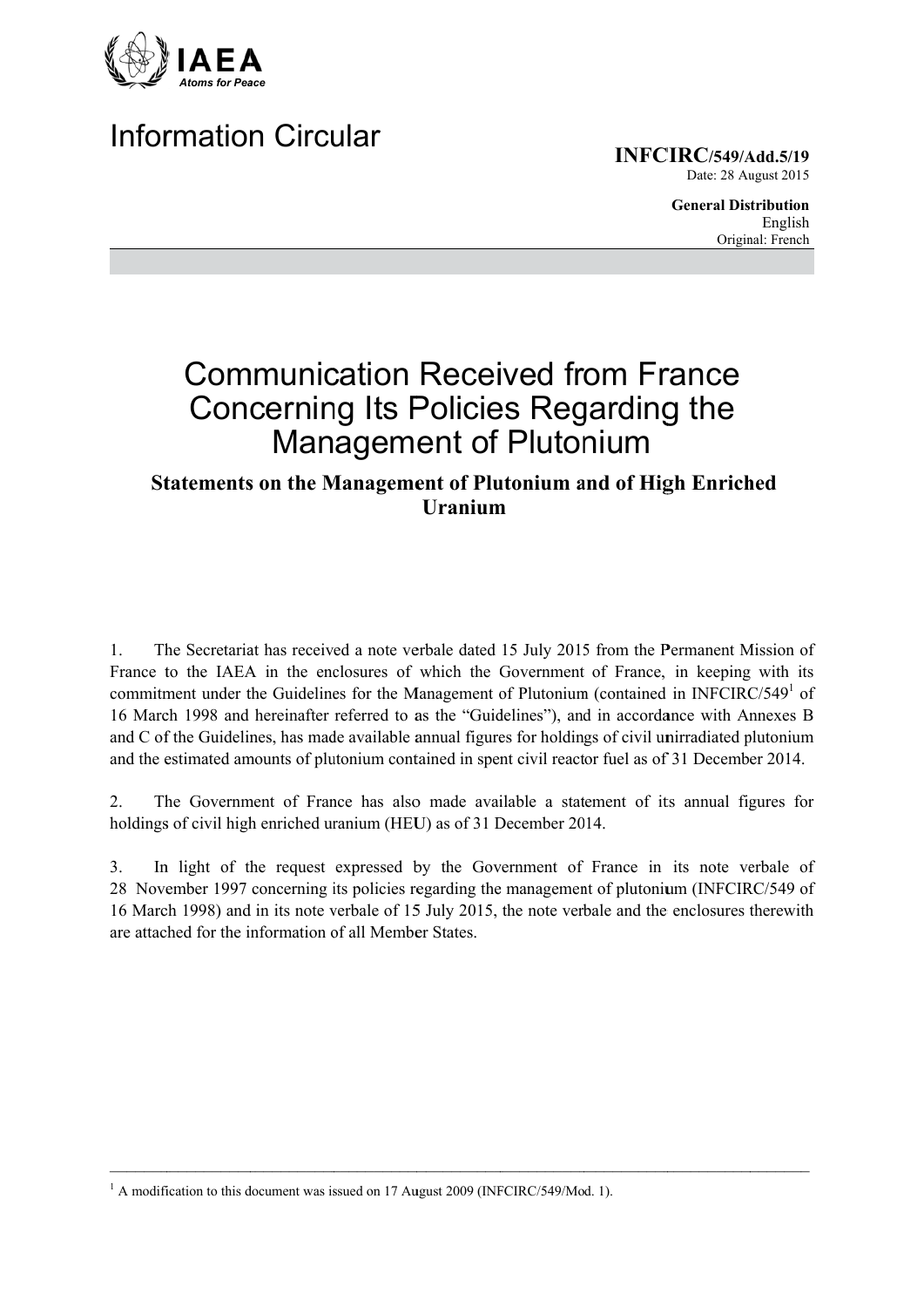$Liberty$  - Equality - Fraternity

French Republic

**Permanent Mission of France** to the United Nations Office and the international organizations in Vienna

Vienna, Wednesday, 15 July 2015

2015-677602

The Permanent Mission of France to the United Nations Office and the international organizations in Vienna presents its compliments to the Director General of the International Atomic Energy Agency and, in accordance with Annexes B and C of the Guidelines for the Management of Plutonium (INFCIRC/549), has the honour to send him the figures for holdings of civil plutonium and civil high enriched uranium in France as of 31 December 2014.

The Permanent Mission of France to the United Nations Office and the international organizations in Vienna avails itself of this opportunity to assure the Director General of the International Atomic Energy Agency of its highest consideration.

(signed)

[stamp]

Enc.: 3 pages

**Director General International Atomic Energy Agency** Vienna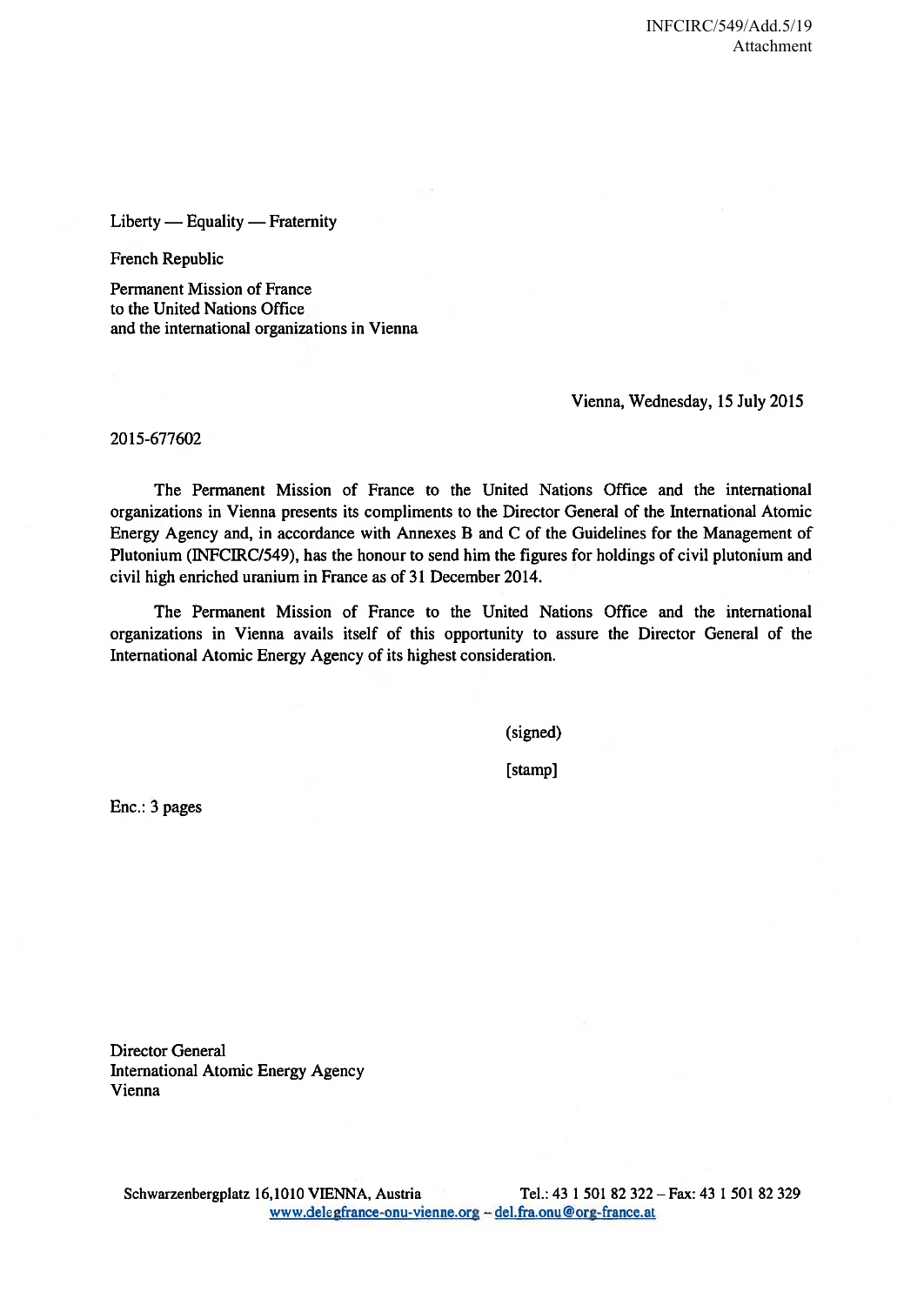### **ANNEX B**

#### ANNUAL FIGURES FOR HOLDINGS OF CIVIL UNIRRADIATED PLUTONIUM

|                                                                                                                                                                                                                  | As of 31 December 2014<br>(2013 figures in brackets)<br>Rounded to 100 kg plutonium with quantities<br>less than 50 kg reported as such |        |
|------------------------------------------------------------------------------------------------------------------------------------------------------------------------------------------------------------------|-----------------------------------------------------------------------------------------------------------------------------------------|--------|
|                                                                                                                                                                                                                  |                                                                                                                                         |        |
|                                                                                                                                                                                                                  | <b>National total in tonnes</b>                                                                                                         |        |
| 1. Unirradiated separated plutonium in product<br>stores at reprocessing plants.                                                                                                                                 | 42.6                                                                                                                                    | (43.2) |
| 2. Unirradiated separated plutonium in the course<br>of fabrication and plutonium contained in<br>unirradiated semi-fabricated or<br>unfinished<br>products at fuel or other fabricating plants or<br>elsewhere. | 9.5                                                                                                                                     | (6.6)  |
| 3. Plutonium contained in unirradiated MOX fuel<br>or other fabricated products at reactor sites or<br>elsewhere.                                                                                                | 26.0                                                                                                                                    | (27.7) |
| 4. Unirradiated separated plutonium held at<br>facilities other than those stated in lines 1 and 2.*                                                                                                             | 0.7                                                                                                                                     | (0.6)  |
| Total (lines $1+2+3+4$ )                                                                                                                                                                                         | 78.8                                                                                                                                    | (78.1) |

\* Line 4: covers estimated amounts of plutonium in process at reprocessing plants and estimated amounts of separated plutonium held at research facilities (CEA or universities).

| $(i)$ Plutonium included in lines $1-4$ above<br>belonging to foreign bodies.                                                                 | 16.9      | (17.9)    |
|-----------------------------------------------------------------------------------------------------------------------------------------------|-----------|-----------|
| ( <i>ii</i> ) Plutonium in any of the forms in lines $1-4$<br>above held in locations in other countries and<br>therefore not included above. | $<$ 50 kg | (< 50 kg) |
| <i>(iii)</i> Plutonium included in lines 1–4 above which<br>is in international shipment prior to its arrival in<br>the recipient State.      |           | (0)       |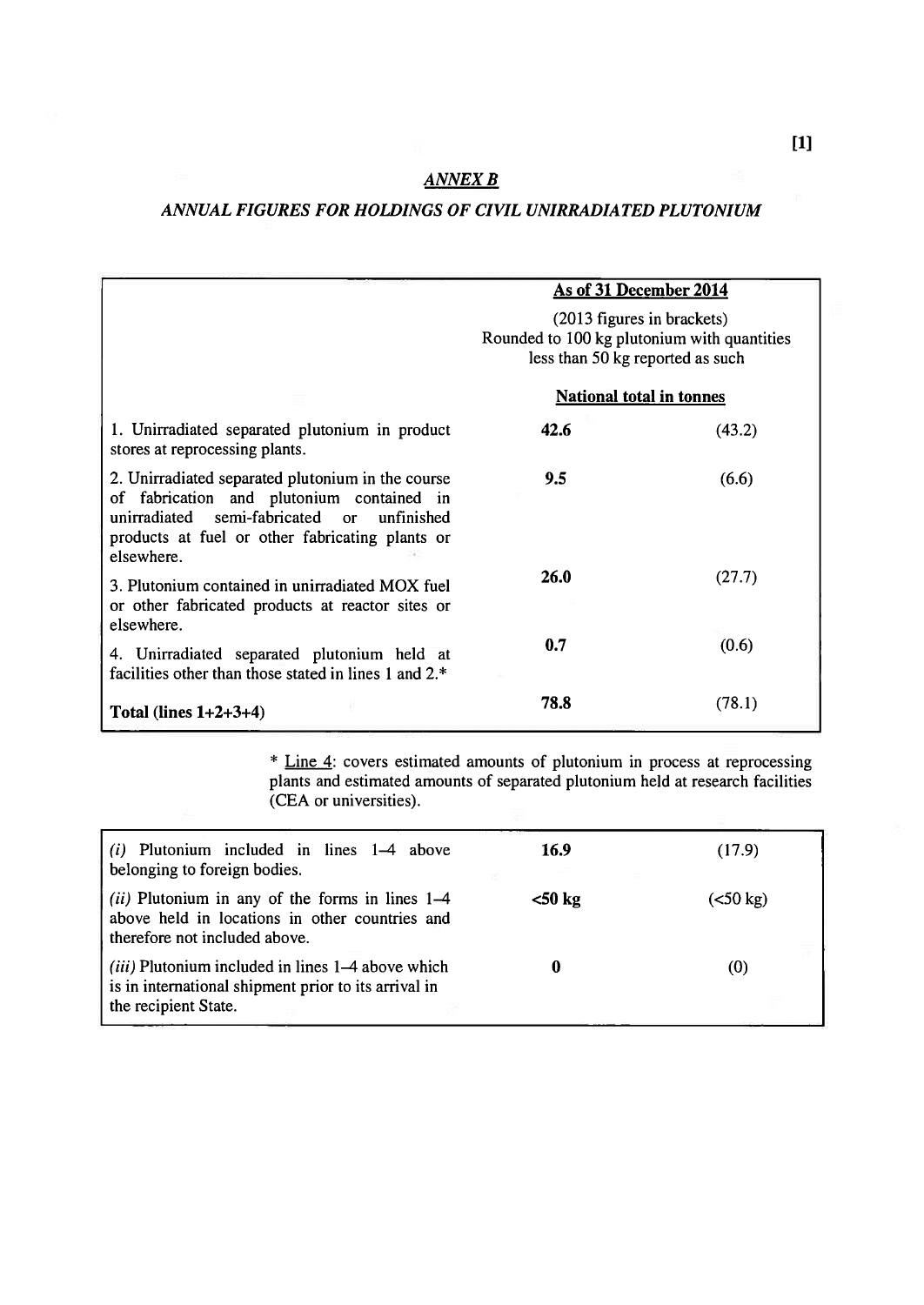#### **ANNEX C**

#### ESTIMATED AMOUNTS OF PLUTONIUM CONTAINED IN SPENT CIVIL REACTOR FUEL

| $-11$                                                                                                         | As of 31 December 2014<br>(2013 figures in brackets)<br>Rounded to 100 kg plutonium with quantities less<br>than 500 kg reported as such<br><b>National total in tonnes</b> |         |
|---------------------------------------------------------------------------------------------------------------|-----------------------------------------------------------------------------------------------------------------------------------------------------------------------------|---------|
|                                                                                                               |                                                                                                                                                                             |         |
| 1. Plutonium contained in spent fuel at civil<br>reactor sites.                                               | 120.0                                                                                                                                                                       | (115.2) |
| Plutonium contained in spent fuel at<br>reprocessing plants.                                                  | 149.1                                                                                                                                                                       | (147.3) |
| 3. Plutonium contained in spent fuel held at<br>facilities other than those stated in lines 1 and 2<br>above. | 6.4                                                                                                                                                                         | (6.4)   |
| Total (lines $1+2+3$ )                                                                                        | 275.6                                                                                                                                                                       | (268.9) |

#### Definitions:

- Line 1: covers estimated amounts of plutonium contained in fuel discharged from civil reactors;
- Line 2: covers estimated amounts of plutonium contained in fuel received at reprocessing plants but not yet reprocessed;
- Line 3: covers 1) estimated amounts of plutonium located at research centres and 2) discards.